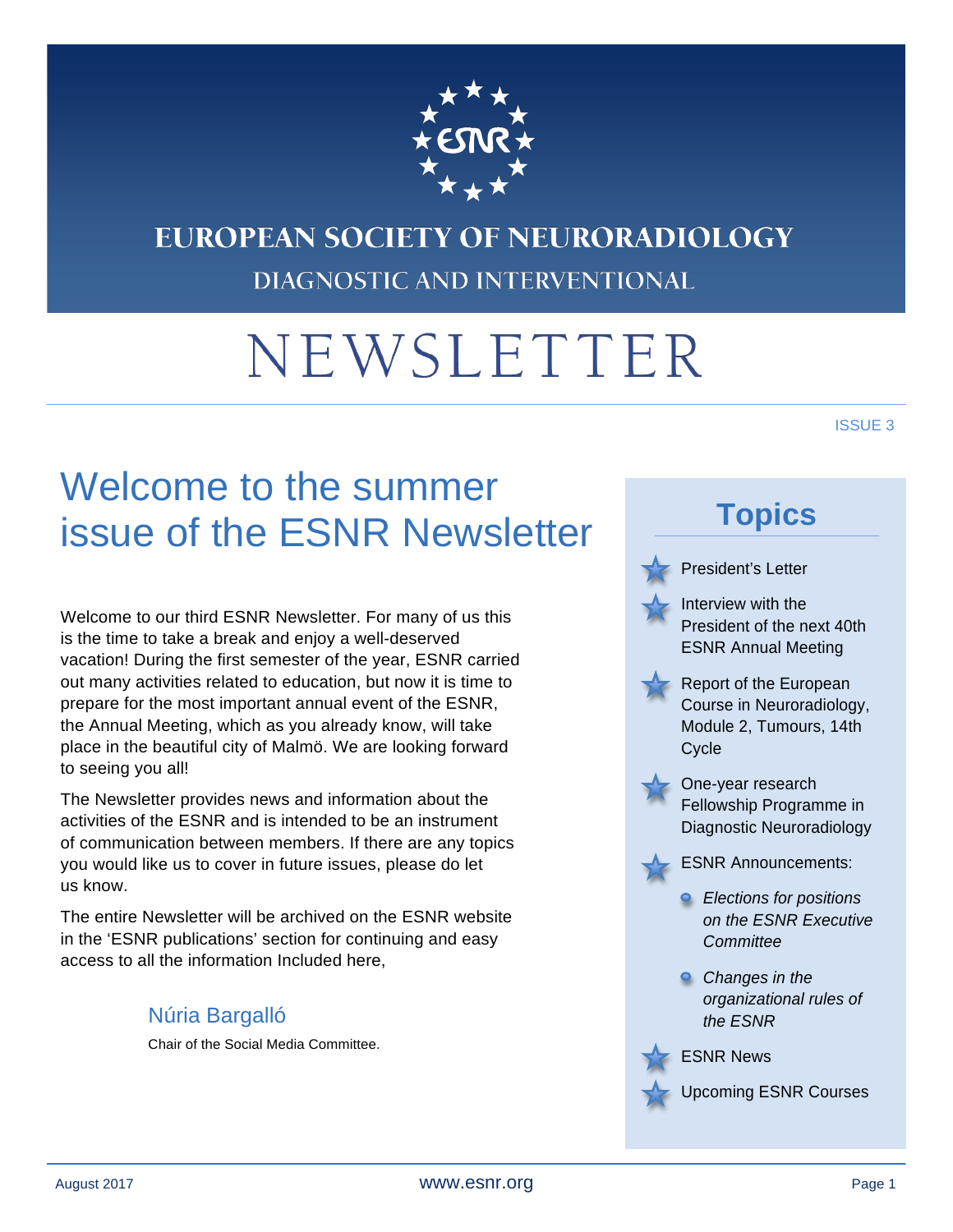



Dr Alex Rovira Cañellas

# President's Letter

ESNR keeps busy with a wide range of regular scientific and educational activities. In addition to the well-established courses, such as the European Course of Neuroradiology, the European Course of Paediatric Neuroradiology, and the Diagnostic and Interventional Spine Course, ESNR will also organize for the first time an Advanced Course in Diagnostic Neuroradiology on 'Brain Tumour Imaging'. This course will take place in Milan, Italy, between 8–10 November 2017, under the Chair of Prof. Andrea Falini. The scientific programme of this course, together with the well-respected faculty in which it takes place, will combine to create the perfect context for a successful and a rewarding course.

Also, for the first time ESNR has established a one-year Research Fellowship Programme in Diagnostic Neuroradiology. This Fellowship Programme, with a total stipend of €25.000, is directed at ESNR junior or full members up to the age of 40 years old. I would like to congratulate Dr S. Eser Sanverdi from Ankara (Turkey) as the winner of the 2017 Fellowship.

ESNR elections for different positions on the ESNR executive committee will take place before this year's ESNR Annual Meeting. Please note that voting will take place exclusively online via the ESNR website, and will be active from 00:00 on 17 August 2017 until 00:00 (CET) on 16 September 2017. Detailed information about all the candidates is provided below and I would like to encourage all ESNR members to participate in this important election.

I would also like to take this opportunity to extend my sincere thanks to all of our members who are collaborating with our Society, and to all my Executive Committee colleagues, Chairs of the various ESNR committees, as well as the ESNR central office staff, for your ongoing interest and unwavering support.

Last but not least, I wish you wonderful summer holidays. I hope that you will have the opportunity to relax and get ready for all the activities planned by ESNR over the course of the coming autumn and winter.

*Dr Alex Rovira Cañellas*

President of the ESNR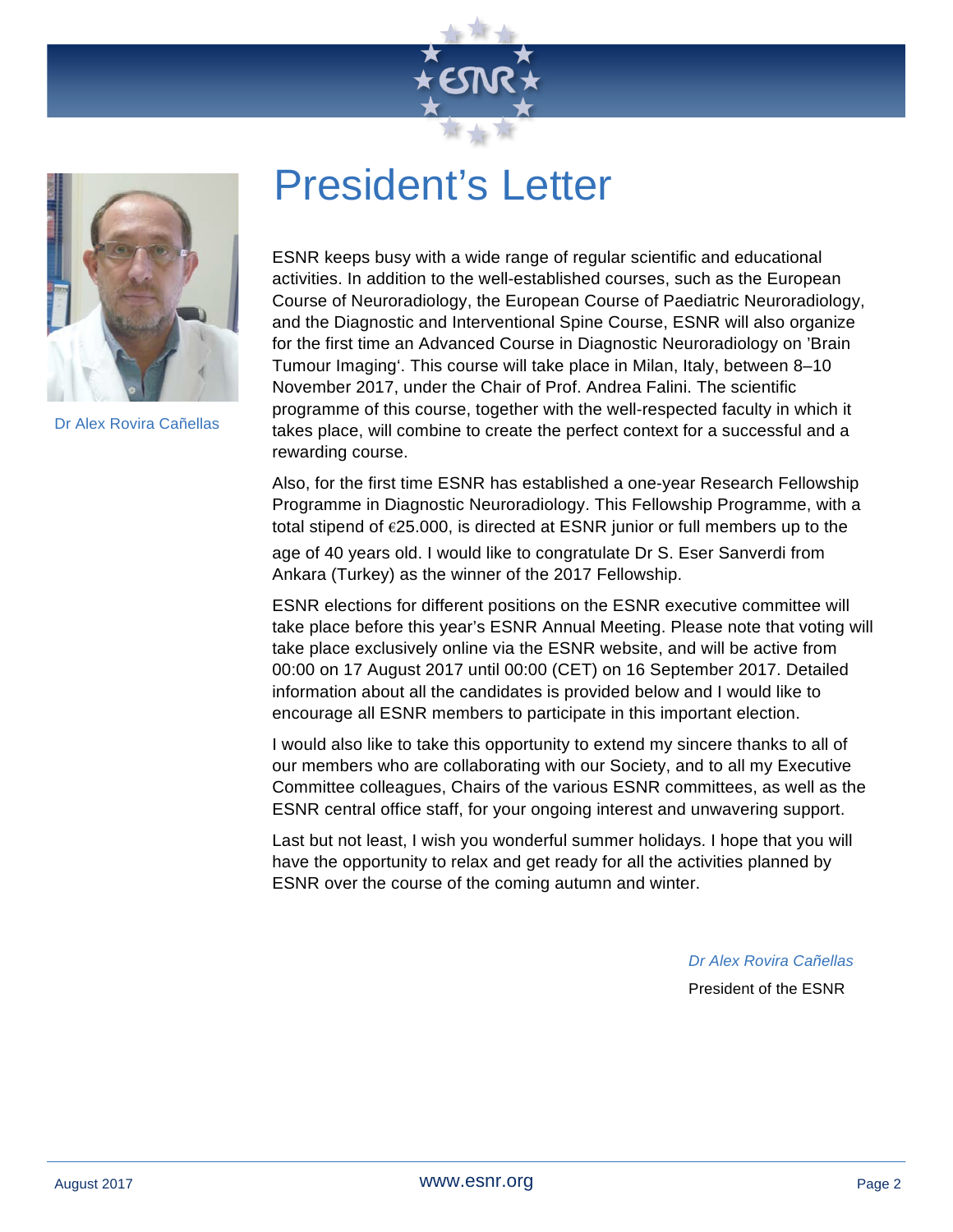



Interview with Prof. Pia Sundgren, President of the 40<sup>th</sup> ESNR Annual Meeting, to be held in Malmö, Sweden, on 13–17 September 2017

Yelda Özsunar, a member of the ESNR Social Media Committee, interviewed Prof. Pia Sundgren, the President of the ESNR 40th Annual Meeting.

The 40th Neuroradiology meeting, which also covers the 24th Advanced Course on Diagnostic Neuroradiology and the 9th Advanced Course in Endovascular and Interventional Neuroradiology, will take place in Malmö, Sweden between 13-17 September 2017.

In order to obtain further details for the neuroradiologists who wish to attend the meeting, she obtained the following information regarding the Congress.

#### *Yelda Ozsunar: Could you briefly explain why the city of Malmö was selected for this Congress?*

Pia Sundgren: I think one reason for the selection of Malmö, which is the third largest city in Sweden, was the great connections it has to Europe as Malmö is just 20 minutes from Scandinavia's largest airport, Copenhagen Airport. Malmö Airport and Copenhagen Airport together offer direct flights to 142 destinations throughout the world. In addition, Malmö is a vibrant, multicultural city with a great location on the sea, with the beach just minutes from the city centre. Famous for its many parks and often called 'the green city', it also has interesting architecture such as Turing Torso and the newly built areas on the former docks in the harbour, galleries, pubs and top-rated restaurants, as well as many opportunities to enjoy outdoor activities.

All this gives the Congress delegates a variety of things to visit and do in the evenings. I think many delegates will find the location of the Congress venue Malmö Live, and the Congress hotel Clarion, appealing as they are in the middle of the city, just a few minutes walk from Malmö railway station and one block from the old part of town.

*Yelda Ozsunar: Could you please tell us how Swedish scientists or neuroradiologists have contributed to the fields of Neuroscience* and Neuroradiology?

Pia Sundgren: Swedish radiologists and neuroradiologists have been pioneers in our field and the list of contributions is extensive. Swedish colleagues took a key position in these study areas early on, not least due to their close collaboration with industry, resulting in equipment that, for its time, was very advanced, such as the Lysholm scull table and the stationary grid introduced by him, the AOT film changer, the Mimer, and the Orbix, to name just a few. The Swedish School of Neuroradiology, centred at the Serafimer Hospital in Stockholm, was regarded as the Mecca of Neuroradiology in the 1940s and for some decades to come. Another specific reason for the success of Swedish Neuroradiology is the close collaboration between referring physicians, especially neurologists and neurosurgeons, which was already well established in the 1920s. Many internationally famous neuroradiologists were trained in Sweden during the 1950s, 1960s and 1970s. Just a few examples of early Swedish pioneers are Erik Lysholm, Wickbom,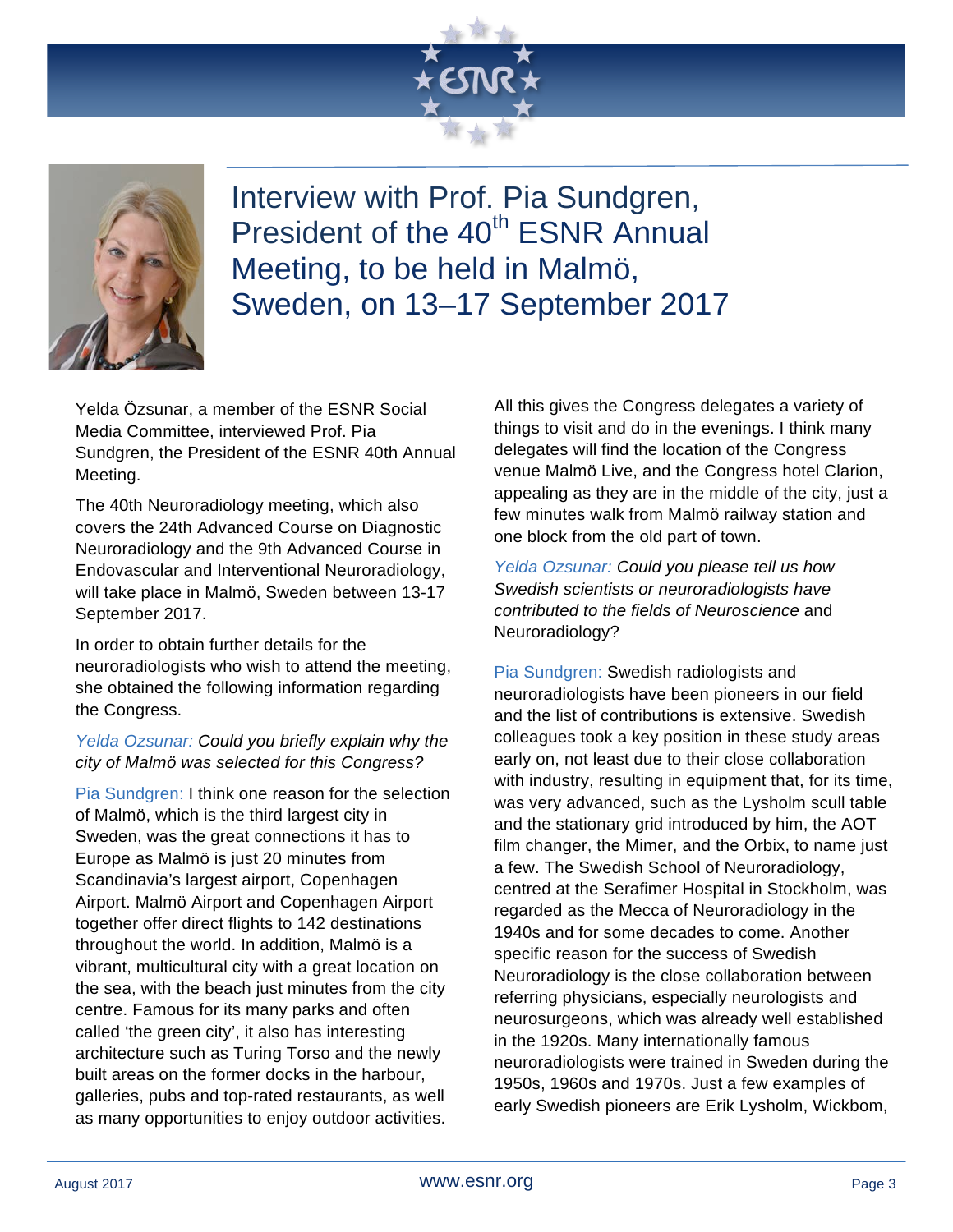

Erik Lindgren, Seldinger, and Torgny Greitz. Torsten Almen, from Malmö introduced non-ionic contrast media in 1969 allowing for the wide use of myelography and angiography. Interventional Neuroradiology has also been pioneered in Sweden, mainly by Pål Svendsen, who led his team from Gothenburg. Another good example of developments in the field of Neuroradiology by Swedish colleagues was the introduction of electronic subtraction, which is so useful in angiography and almost indispensable in interventional Neuroradiology, which was developed in a collaboration between Wickbom, Wallman and Quiding. The Swedish Society of Neuroradiology was established 1971, and since 1992 Neuroradiology is considered to be its own speciality in Sweden. Until the introduction of Neuroradiology and AJNR, the journal Acta Radiologica, initially edited by Erik Lindgren, was initially the leading and only neuroradiological journal.

*Yelda Ozsunar: Do you think that the 40th Annual Meeting of ESNR will be an interesting Congress for neuroradiologists? If so, why do you think that would be?*

Pia Sundgren: I am absolutely sure that the 40th Annual Meeting of ESNR will be an interesting and exciting meeting as it creates a great opportunity for friends from all over the world to meet up, discuss, and enjoy a great scientific programme. This year there will be a stronger focus on scientific and new advances in Neuroradiology. We will have keynote

*Yelda Ozsunar: Could you tell us about the distinguishing features or topics of the scientific programme in this Congress?*

Pia Sundgren: We will, for the first time in the course of annual meetings, start one day earlier with a half-day pre-course session entitled 'CSF Disease: The neuroradiological impact in diagnosis and treatment of idiopathic normal pressure hydrocephalus (iNPH) - is there a need for Neuroradiology?'. The advanced diagnostic course focuses on neuro-degenerative disease and the advanced Interventional on the latest news and advances in Stroke Imaging. In general, the programme will focus on new advances in neuro-imaging and the latest treatment options and devices for endovascular treatment.

#### *Yelda Ozsunar: What do you think about the social events? Will this Congress be memorable?*

Pia Sundgren: I really hope so as I have tried to select venues that are well-known in Malmö, such as the Presidential dinner in City Hall and the farewell party in the well-known club Slagthuset .Most importantly the venues are, within walking distance of the hotels so that delegates can come and go without having to wait for transport. I have selected musical arrangements that, in part, reflect my tastes, but also represent great artists from the region. At the welcome reception, which will be held at the Congress venue to please our sponsors and vendors, the delegates will have the opportunity to stroll around, chat with friends, grab some food and drinks, meet vendors, and listen to

lectures by Prof. Anne Osborn, Prof. Mauricio Castillo, Prof. Staffan Holmin, and Prof. Mark van Buchem, and several other wellknown national and international speakers will be present.



gentle music. The farewell party is more personal to my style, and features the well-known big band orchestra Salongsorkestern, whose music and songs I danced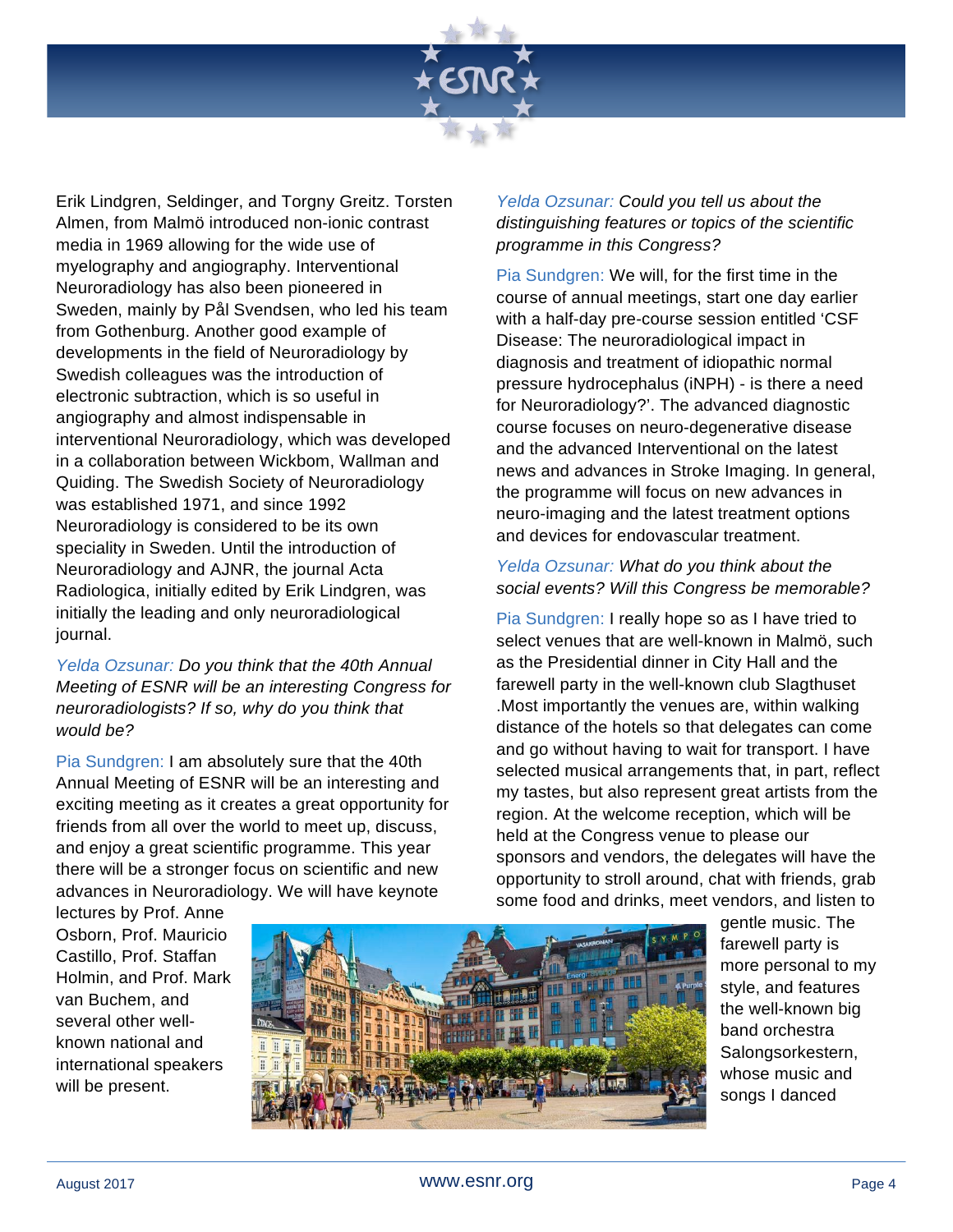

along to as a student and as a resident! Later in the evening this will be followed by a DJ playing ABBA songs, among other great artists from the 1970s to 1990s, which I hope will be appreciated not only by all of us over the age of 50, but also by our younger delegates, ensuring that the dance floor will be crowded.

#### *Yelda Ozsunar: What are your recommendations for attendees to make the most of Malmö?*

Pia Sundgren: As the Congress venue is in the centre, close to the harbour and the old city with all its restaurants and pubs, just take the opportunity to stroll around, enjoy the atmosphere, stop for a beer or drink, or have your evening meal at one of the restaurants at the Little Square just across the small canal from the Congress venue. If you like to enjoy the sea and/or enjoy a dip in the water – just visit

the beach, which is only a 15-minute walk from the Congress venue. For those who want to shop, take the local commuter train or bus to Emporia, the largest shopping mall in North Europe. Malmö has a wonderful location with great communications to Lund, the oldest college/university city, with a beautiful cathedral, small streets and a lot of students, and to Copenhagen, so if time permits take a tour. South of Sweden the region of Scania is well known for its fresh food so you could also take the opportunity to eat fantastic seafood there. Malmö is a very diverse and multicultural city so I am confident there is something for everyone!

*Yelda Ozsunar: On behalf of my committee, I would like to thank you very much for this interview and for your all efforts with the ESNR meeting. I wish everyone a productive, joyful and unforgettable ESNR meeting in Malmö.*

*Prof. Yelda Ozsunar*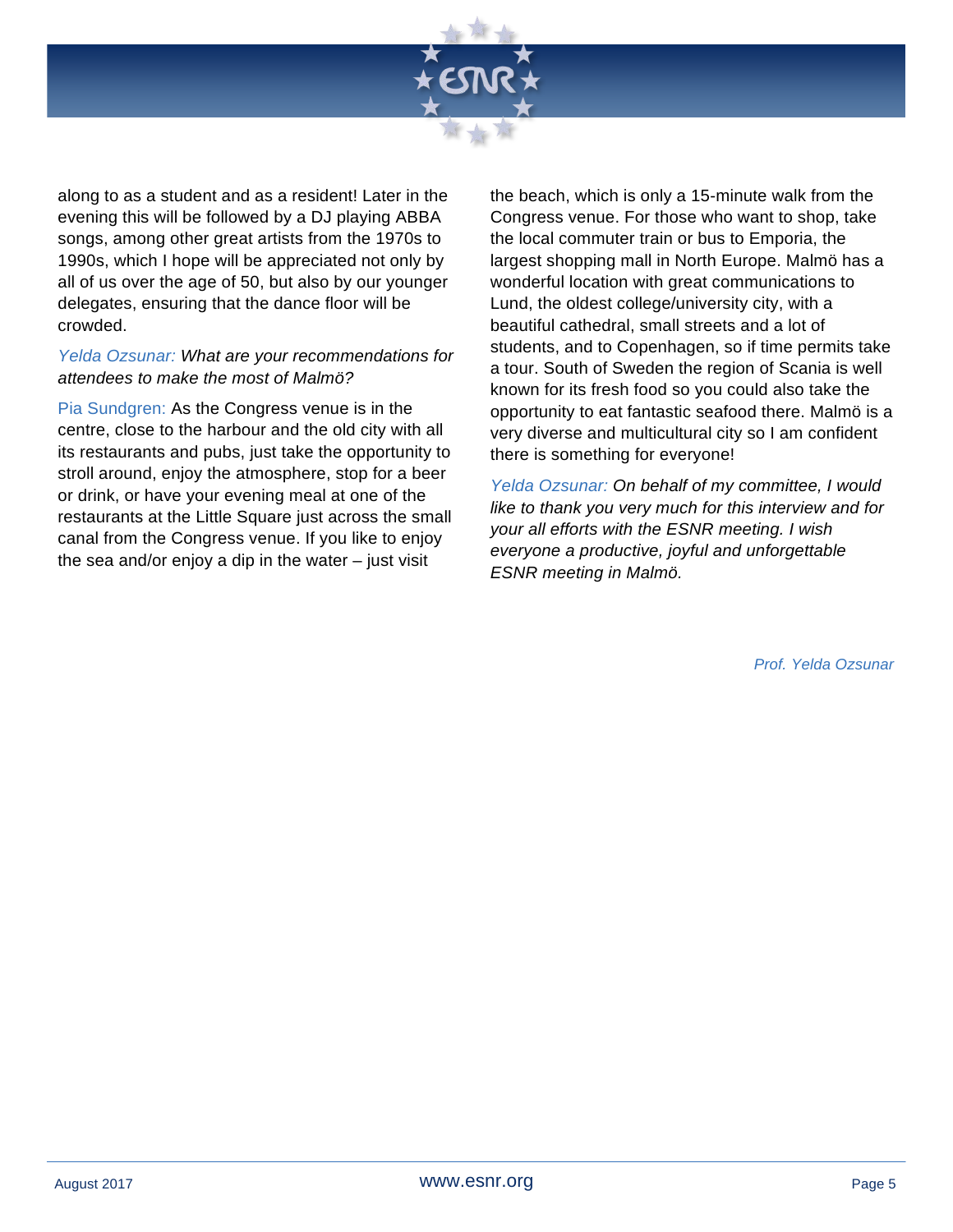



### Report on the European Course in Neuroradiology, Module 2, Tumours, 14<sup>th</sup> Cycle

Antwerp, Belgium, 7–11 May 2017

 The second module of the 14th Cycle was held at the Hilton Old Town Hotel in Antwerp, Belgium, from Sunday 7 May until Thursday 11 May 2017.

354 participants from over 50 countries registered for the course. Although most came from Europe, mainly Belgium, Netherlands, Germany and Spain, there were also many participants from South America, the Middle East and South Africa.

Registrations were closed at the end of January when the number of registrations reached 300.

The programme was prepared by the ESONR Committee. Imaging techniques were shifted from Module 2 to Module 1, which allowed more time to be allocated to tumour imaging.

The new WHO 2016 classification for brain tumours formed the basic structure of the brain tumour imaging part of the course, followed by brain tumour treatment options and post-treatment imaging. Spinal tumours and head and neck tumours were covered in the latter part of the course. Workshops were more practically oriented, starting mainly from semiology using the theory covered in the lectures.

All lectures and workshops were evaluated online by the participants. In order to receive a sufficient number of evaluations participants received CME only after filling out the online scoring. The results of the evaluations will be finalized soon.

> *Prof. Johan Van Goethem Prof. Majda Thurnher*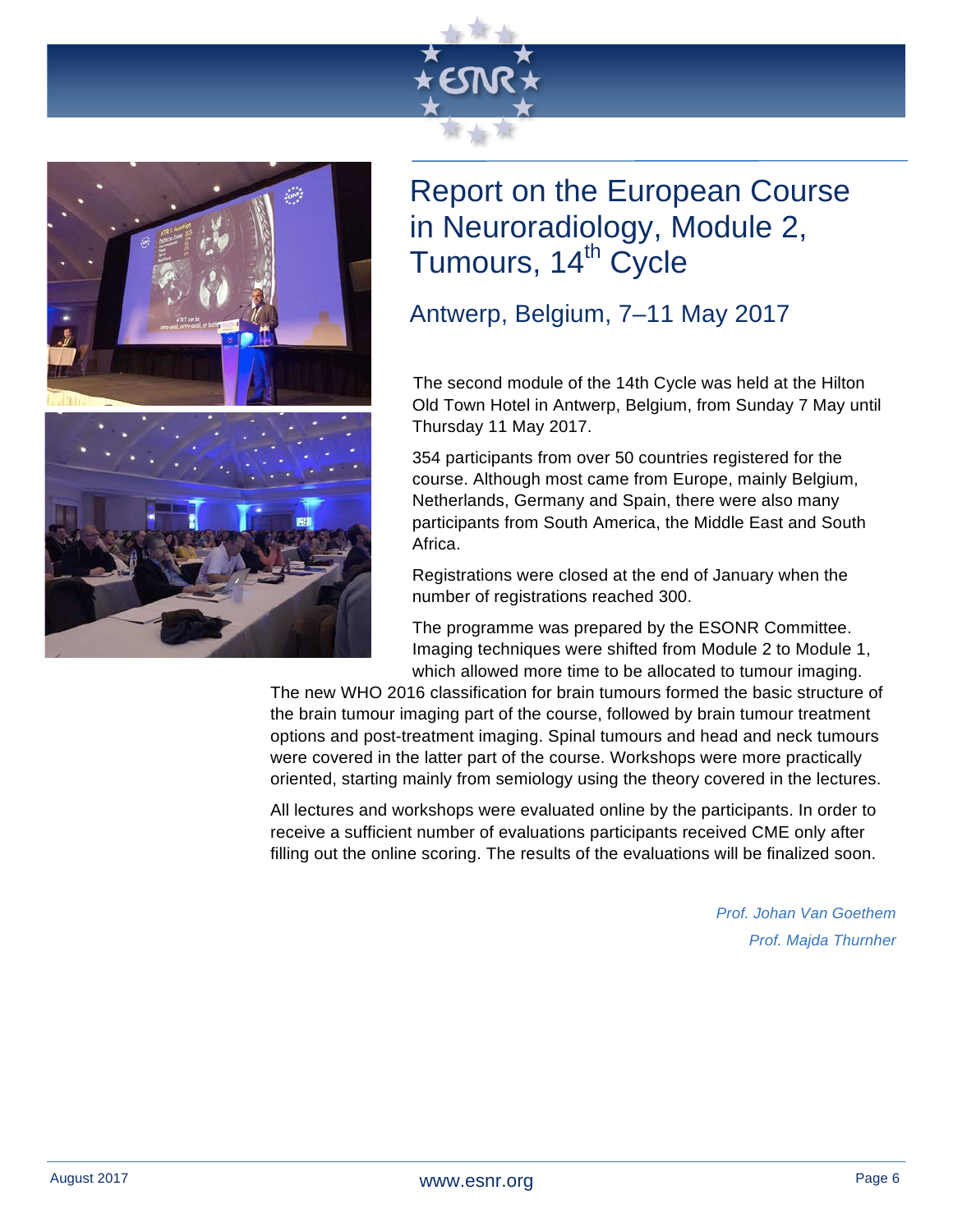



*Dr. S. Eser Sanverdi Topaloglu has been awarded the first one-year research Fellowship Programme in Diagnostic Neuroradiology*

### 2016 one-year Research Fellowship Programme in Diagnostic Neuroradiology

The ESNR Neuroradiology Diagnostic Committee has established a yearly 12 month Research Fellowship in Diagnostic Neuroradiology. The purpose of this Fellowship is to stimulate cross-border research exchanges in Neuroradiology within Europe.

We received seven applications from across Europe. The 2016 Fellowship was assessed by Professor Stephen Stuckey (Melbourne, Australia), Dr. Antônio José da Rocha (Sao Paulo, Brazil), and Dr. Nuria Bargalló Alabart (Barcelona, Spain).

This year the recipient is Dr. S. Eser Sanverdi Topaloglu (Ankara, Turkey) for her project entitled 'Staging of gliomas according to the new WHO molecular classification using advanced MRI biomarkers, texture analysis, and deep learning techniques: a pilot study'. Dr S. Eser Sanverdi will be supported by Sotiros Bisdas at the Department of Neuroradiology, the National Hospital for Neurology and Neurosurgery, University College Hospital, London. SMC has asked Dr Eser Sanverdi to write a short description of her education and field interest in Neuroradiology and this is what she says:

*'I had decided to become a radiologist while I was working in the Neuroradiology Division during my internship. I have been on educational leave in Leiden University's Division of Neuroradiology, in my second residency year. In just two months, my passion for Neuroradiology has grown significantly. After completion of my residency I have worked in the Neuroradiology Division at the Hacettepe University. In 2014, I obtained the Diploma of European Society of Head and Neck Radiology. Neuro-oncology is my particular interest. I am honoured to be selected by the Diagnostic Committee as the Fellow of ESNR, and am very excited to work in University College, London.'* 

The 2017 Fellowship has been announced and the closing date will be 20 October 2017. For more information visit *www.esnr.com/Education/Fellowship*

*The Diagnostic Committee of the ESNR*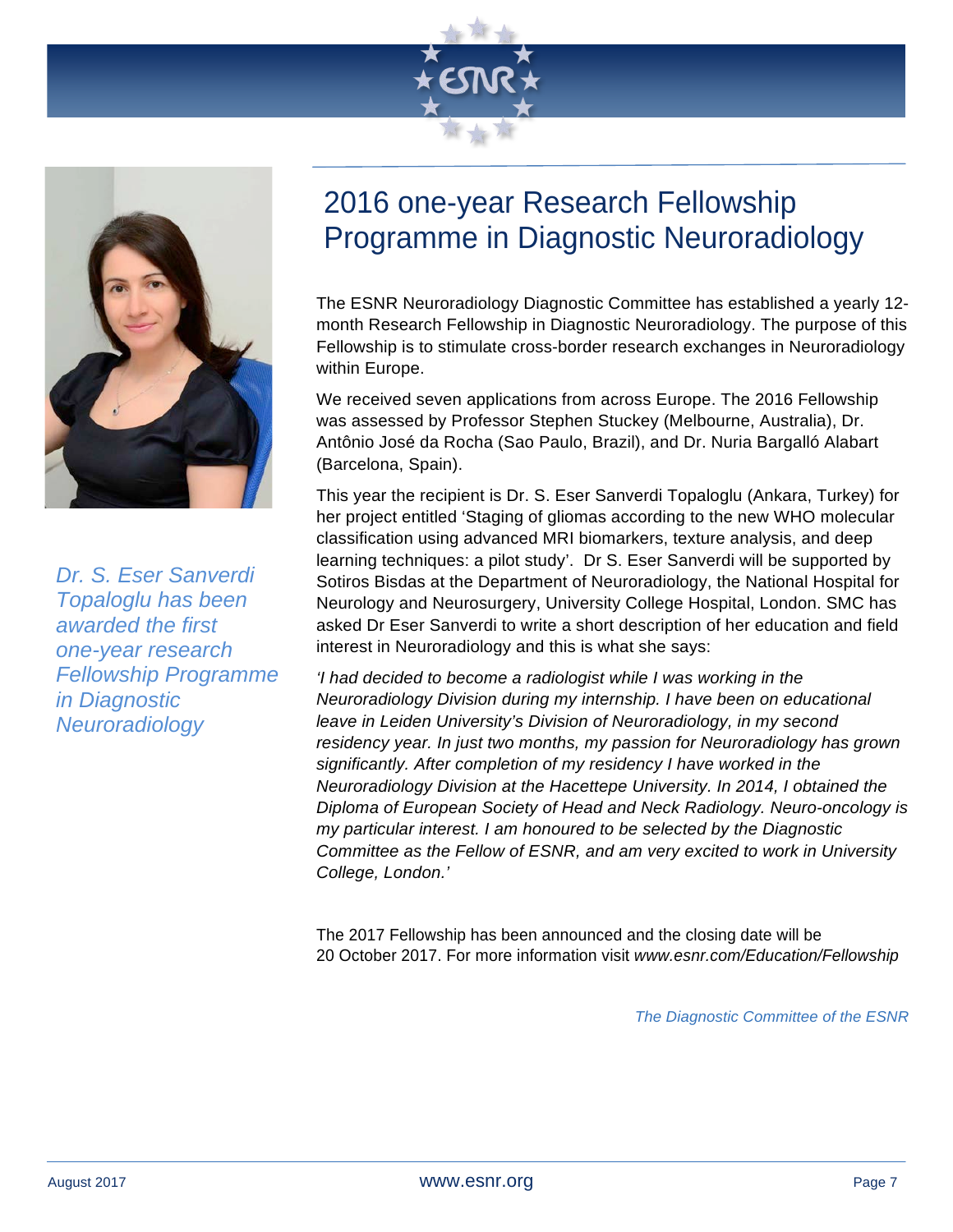

# ESNR Announcements

### Elections for positions on the ESNR Executive Committee

On behalf of the Executive Committee of the ESNR, we wish to remind you that the following candidates applied for the positions on the ESNR Executive Committee that become vacant as from 16 September 2017, the day after the General Assembly of the ESNR during the Annual Meeting in Malmö, Sweden:

#### The candidates are:

Secretary General: *Andrea Rossi, Genova*

Chairperson of the Subspecialty Committee, Diagnostic Neuroradiology: *Tarek Yousry, London* Chairperson of the Subspecialty Committee, Interventional Neuroradiology: *Naci Koçer, Istanbul* Chairperson of the Subspecialty Committee, Head and Neck Neuroradiology: *Bernhard Schuknecht, Zurich* Chairperson of the Subspecialty Committee, Paediatric Neuroradiology: *Pia Maly Sundgren, Lund* Chairperson of the Subspecialty Committee, Spine Neuroradiology: *Luigi Manfrè, Catania*

We sincerely thank the candidates for their willingness to work for ESNR and wish them all the best for the elections.

Voting will be possible via our website from 00.00 on 17 August 2017 until 00.00 on 16 September 2017 (CET). We thank you in advance for voting and showing your interest in ESNR.

The applications of the candidates can be downloaded from our website (login to the website with your password and the documents can be found in 'ESNR reports; general assembly; 2017).

Yours sincerely,

*Prof. Alex Rovira Dr Andrea Rossi*

ESNR President ESNR Secretary General

### Changes in the organizational rules of the ESNR

At the last ESNR Executive Committee meeting in Sitges on 15–16 June the organizational rules of the ESNR were modified and the changes approved by the Executive Committee members.

The new Organizational Rules are published on www.esnr.org; About ESNR; Contacts; Organizational Rules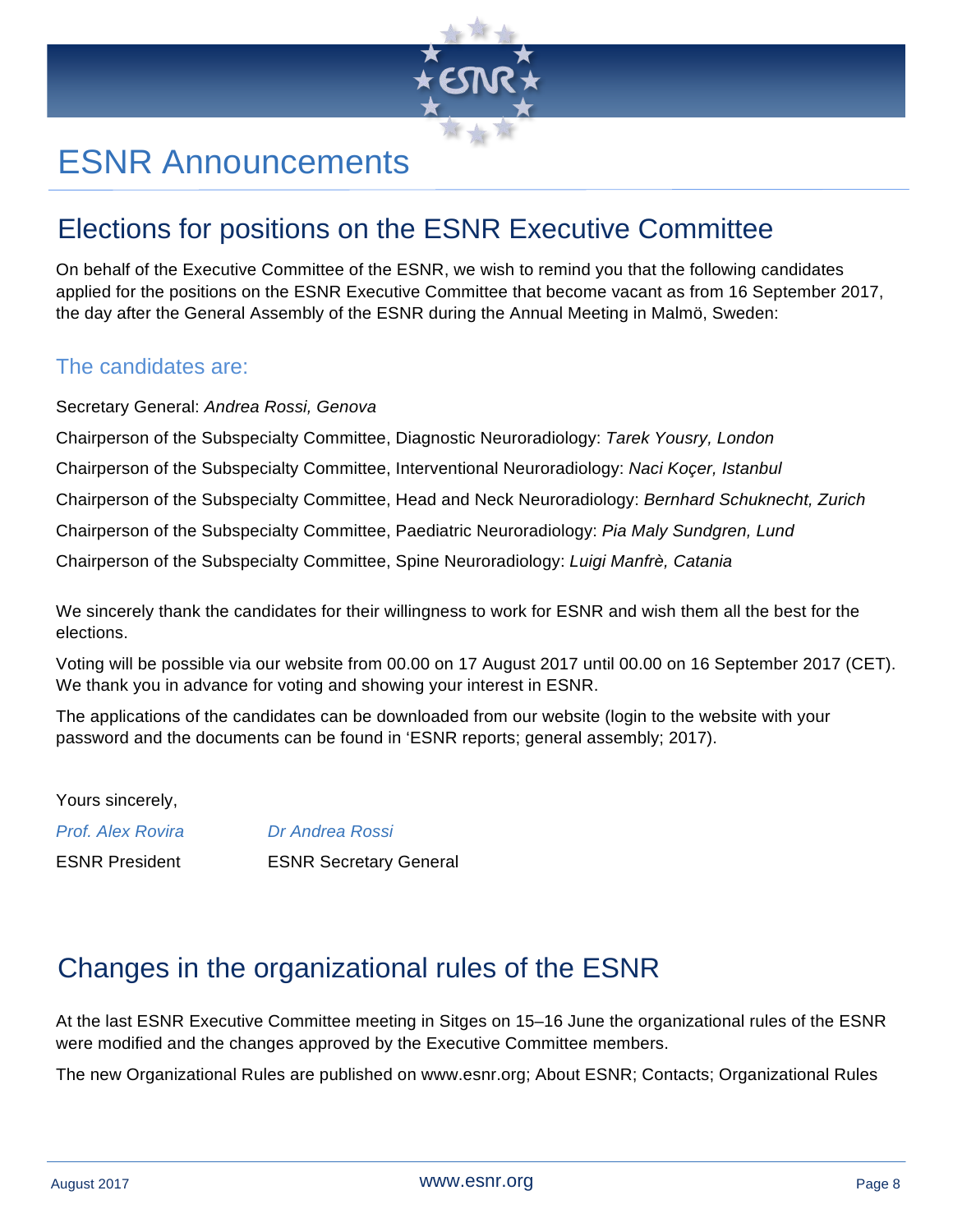

# ESNR News

### Prof. Dr. Paul Parizel, ESNR past-President, received the 'Honorary Member Award' from the American Society of Neuroradiology (ASNR)



Prof. Dr. Paul M. Parizel, Full Professor and Chair at the Department of Radiology at Antwerp University Hospital and the University of Antwerp, received the 'Honorary Member Award' from the American Society of Neuroradiology (ASNR) on Tuesday 25 April 2017. The award was handed over by Prof. Howard Rowley, ASNR President, during the ASNR Annual Meeting in Long Beach, CA, USA. Prof. Parizel is currently the Chairperson of the Board of Directors of the European Society of Radiology and a past-president of both the ESR and the ESNR.

Prof. Dr. Parizel is also an Honorary Fellow of the Royal Australian and New Zealand College of Radiologists (2002), Honorary (Founding) Member of the Russian National Society of Neuroradiology (2012), Honorary Member of the Serbian Society of Radiology (2013), Honorary Member of the Societatea de Radiologie si Imagistica Medicala din Romania (2015), Honorary Member of the Sociedad Española de

Radiología Médica (SERAM, 2016), Honorary Member of the European Society of Neuroradiology (ESNR, 2016), Membre d'Honneur of the Société Française de Radiologie (SFR, 2016), Honorary Member of the Israeli Radiological Association (ISRA, 2016) and Honorary Member of the Hellenic Radiological Association Society (2016).

### ESNR has become a society member of the World Stroke Organization (WSO)

WSO is the world's leading organization in the fight against strokes. It was established in October 2006 through the merger of the International Stroke Society and the World Stroke Federation with the purpose of creating one world voice for strokes. Today, WSO has more than 4000 individual members and over 60 society members from 85 different countries.

As a WSO society member, ESNR will have access to the latest information regarding research, treatments and patient care in the field of strokes.